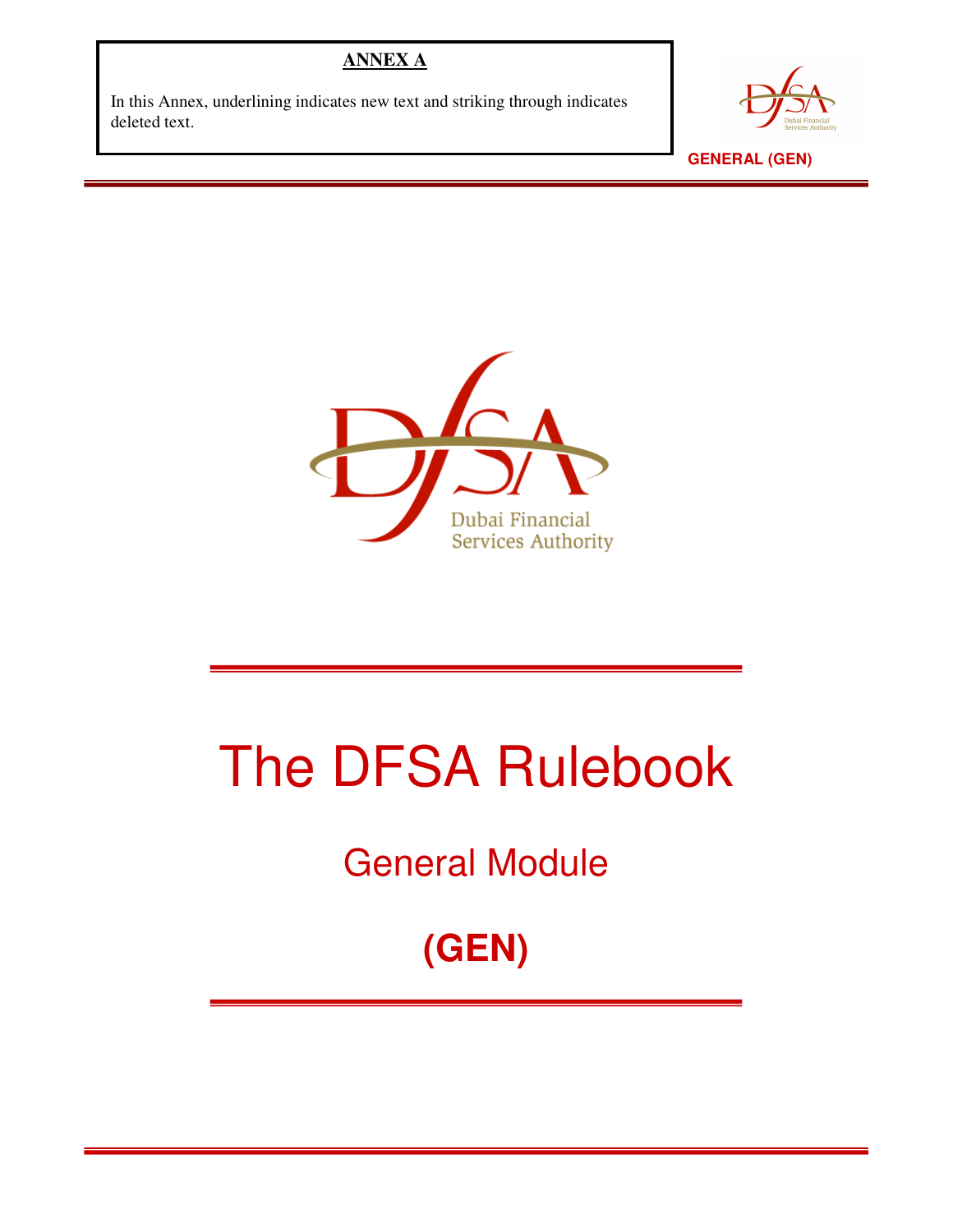

## **1 INTRODUCTION**

## **1.1 Application**

**1.1.1** This module (GEN) applies to every Person to whom the Regulatory Law 2004 or Markets Law 2005 applies and to the same extent in relation to every such Person as that law, except to the extent that a provision of GEN provides for a narrower application.

## **1.2 Overview of the module**

#### **Guidance**

- 1. ………….
- 2. ………….
- 3. ………….
- 4. ………….
- 5. Chapter 6 contains mainly guidance for Authorised Firms and Authorised Market Institutions in respect of: interpretation of the Rulebook, emergency procedures, disclosure, the location of offices, close links, complaints against the DFSA and the public register.
- 6. Chapter 7 sets out the fees provisions for Authorised Persons, Firms, and Authorised Market Institutions, applicants for a Licence and auditors registered with the DFSA.
- 7. Chapter 8 specifies, in relation to Authorised Persons, Firms, the auditing and accounting requirements which deal with such matters as the appointment and termination of auditors, accounts and regulatory returns and the functions of an auditor. There are also requirements for auditors to register with the DFSA.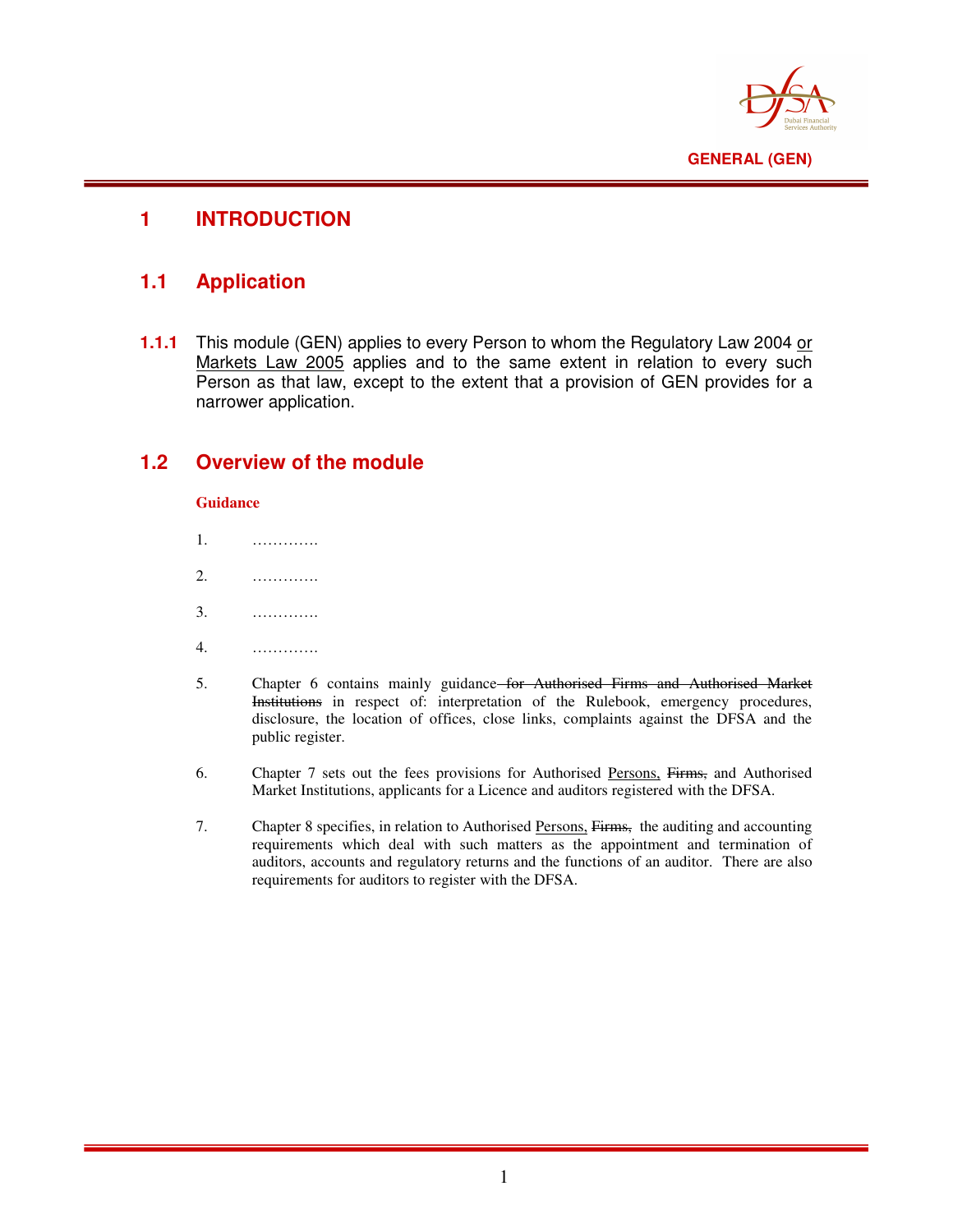

# **2 FINANCIAL SERVICES**

#### **2.2 Financial Service activities………**

- **2.2.2** The following activities are specified for the purposes of Rule 2.2.1:
	- (a) Accepting Deposits;
	- (b) Providing Credit;
	- (c) Providing Money Services;
	- (d) Dealing in Investments as Principal;
	- (e) Dealing in Investments as Agent;
	- (f) Arranging Credit or Deals in Investments;
	- (g) Managing Assets;
	- (h) Advising on Financial Products or Credit;
	- (i) Operating a Collective Investment Fund;
	- (j) Providing Custody;
	- (k) Arranging Custody;
	- (l) Effecting Contracts of Insurance;
	- (m) Carrying Out Contracts of Insurance;
	- (n) Operating an Exchange;
	- (o) Operating a Clearing House;
	- (p) Insurance Broking;
	- (q) Insurance Management; and
	- (r) Managing a Profit Sharing Investment Account; and
	- (s) Operating an Alternative Trading System.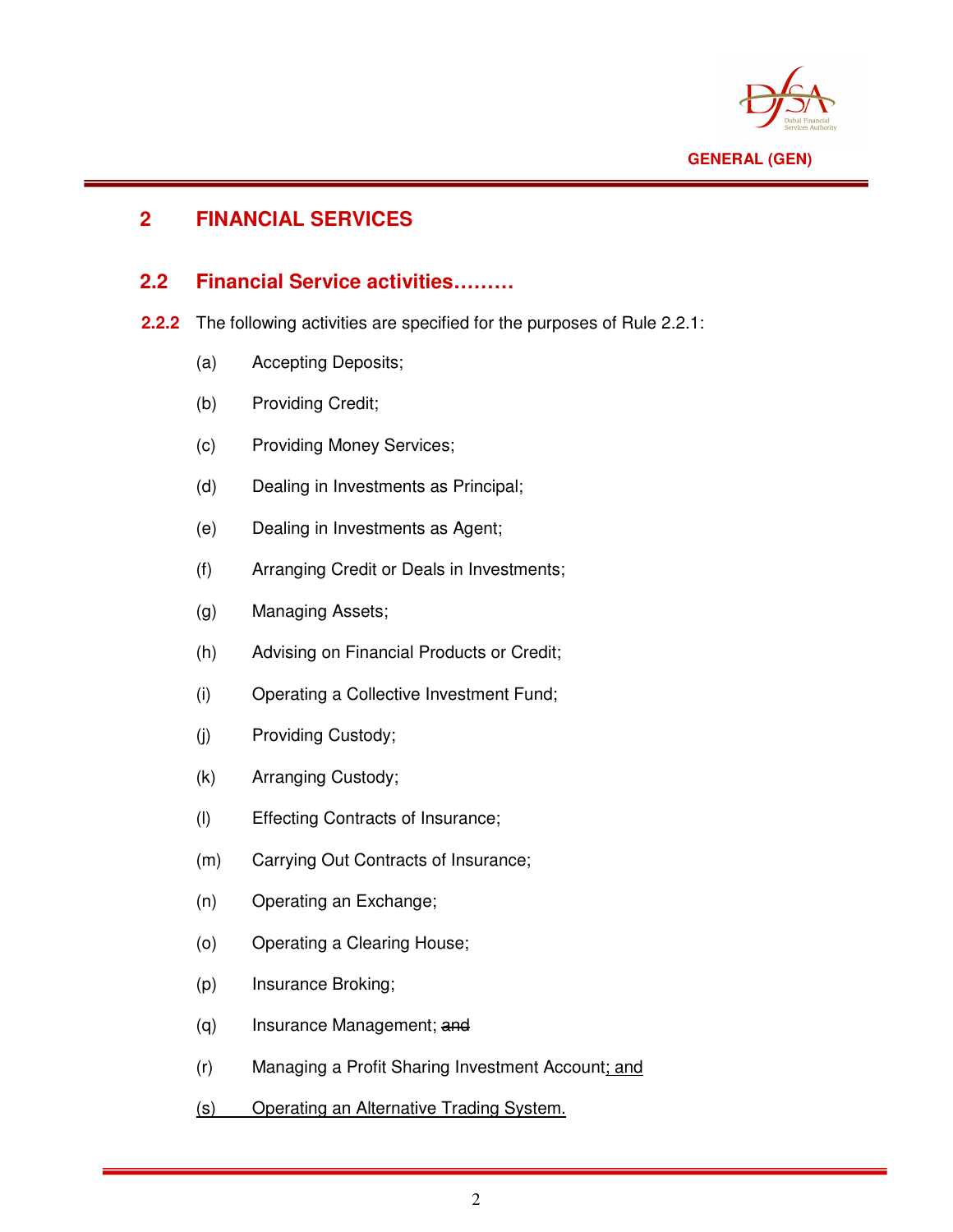

#### **2.3 By way of business……………….**

- **2.3.4** (1) A Person who is an Exchange does not carry on any of the other activities, save for the activity of Operating a Clearing House or Operating an Alternative Trading System, specified under Rule 2.2.2 by way of business in circumstances where the relevant activity, is carried on as a necessary part of the Exchange's business as an exchange.
	- (2) A Person who is a Clearing House does not carry on any of the other activities, save for the activity of Operating an Exchange or Operating an Alternative Trading System, specified under Rule 2.2.2 by way of business in circumstances where the relevant activity is carried on for the purpose of, or in connection with the provision of clearing or settlement services by the Clearing House.
	- (3) A Person who is an Authorised Market Institution and authorised to operate both as an Exchange and as a Clearing House does not carry on any of the other activities save for the activity of Operating an Alternative Trading System, specified under Rule 2.2.2 by way of business in circumstances where the relevant activity:
		- (a) is carried on as a necessary part of the Authorised Market Institution's business as an Exchange; or
		- (b) is carried on for the purposes of, or in connection with, the provision of clearing or settlement services by the Exchange Authorised Market Institution.

[Added][VER3/04-05]

#### **2.9 Arranging credit or deals in investments**

- **2.9.1** (1) In Rule 2.2.2 Arranging Credit or Deals in Investments means:
	- (a) making arrangements with a view to another Person whether as principal or agent buying, selling, subscribing for or underwriting an Investment; or
	- (b) making arrangements for another Person, whether as principal or agent, to borrow money by way of a Credit Facility.
	- (2) The arrangements in (1) include arrangements which do not bring about the transaction.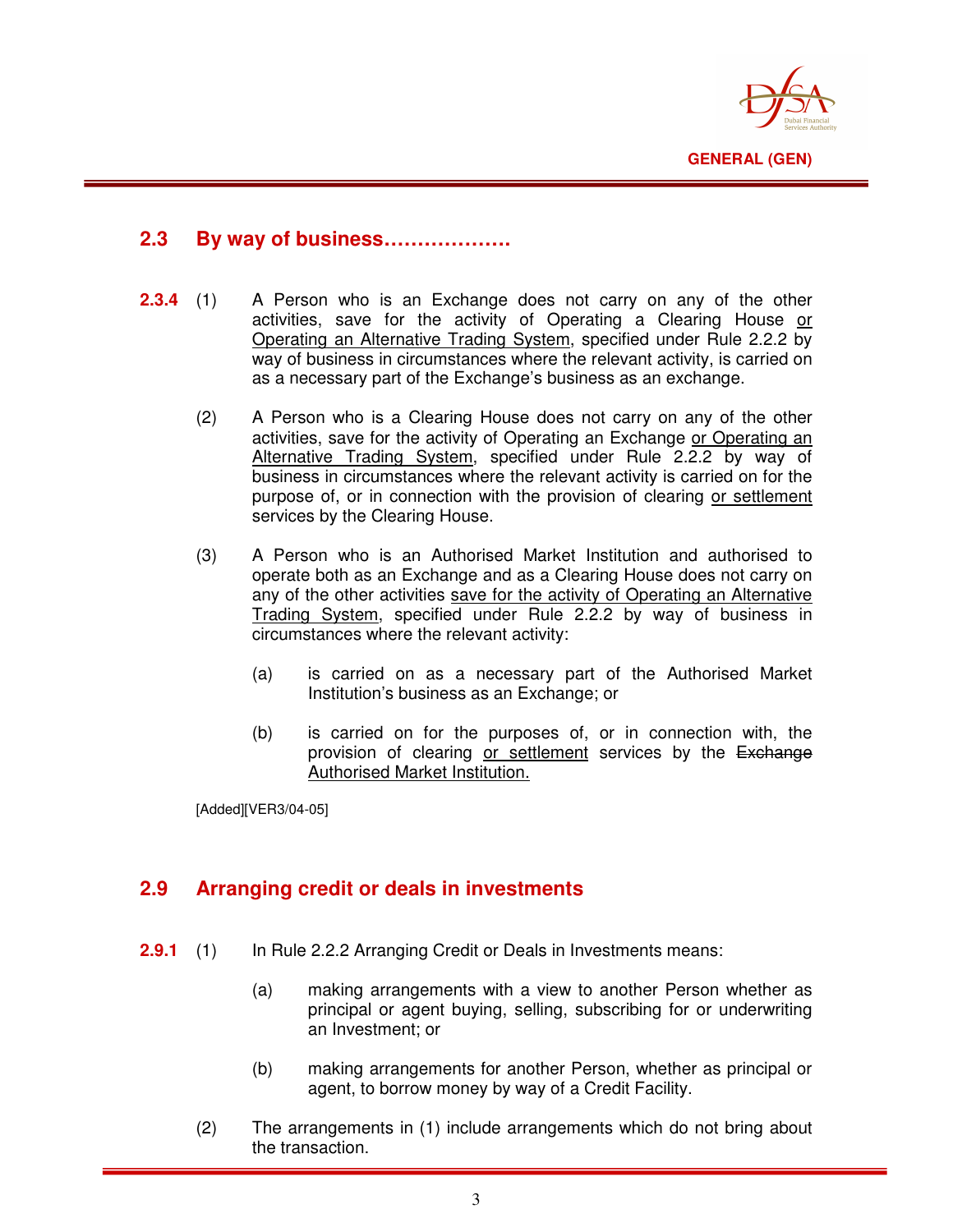

#### (3) The arrangements in (1)(a) do not include arrangements which amount to Operating an Alternative Trading System.

# **2.17 Operating an exchange**

#### **2.17.1 …………….**

#### **Guidance**

The effect of the exemption in relation to the by way of business 'test' set out in Rule 2.3.3(1) is that the activity in Rule 2.17.1 of Operating an Exchange also includes the carrying on of any activity specified under Rule 2.2.2, other than Operating a Clearing House and Operating an Alternative Operating System,, if the activity is carried on as part of an Exchange's business as an Exchange. Such an Authorised Market Institution is, therefore, automatically authorised under its Licence in respect of such activities unless the DFSA imposes a restriction on the Authorised Market Institution's Licence to remove such authorisation. Rule 2.3.4(3) covers the situation where the Authorised Market Institution is Operating both as an Exchange and as a Clearing House. [Added][VER3/04-05]

#### **Exclusions**

**2.17.2** A Person does not carry on an activity of the kind specified in Rule 2.17.1 if he operates a facility which merely amounts to an Alternative Trading System.

# **2.18 Operating a clearing house**

#### **2.18.1 …………….**

#### **Guidance**

The effect of the exemption in relation to the by way of business 'test' set out in Rule 2.3.3(2) in that the activity in Rule 2.18.1 of Operating a Clearing House also includes the carrying on of any activity specified under Rule 2.2.2, other than Operating an Exchange or Operating an Alternative Trading System, if the activity is carried on for the purpose of, or in connection with, the provision of clearing services by a Clearing House. Such an Authorised Market Institution is, therefore, automatically authorised under its Licence in respect of such activities unless the DFSA imposes a restriction on the Authorised Market Institution's Licence to remove such authorisation. Rule 2.3.4(3) covers the situation where the Authorised Market Institution is Operating both as an Exchange and as a Clearing House. [Added][VER3/04-05]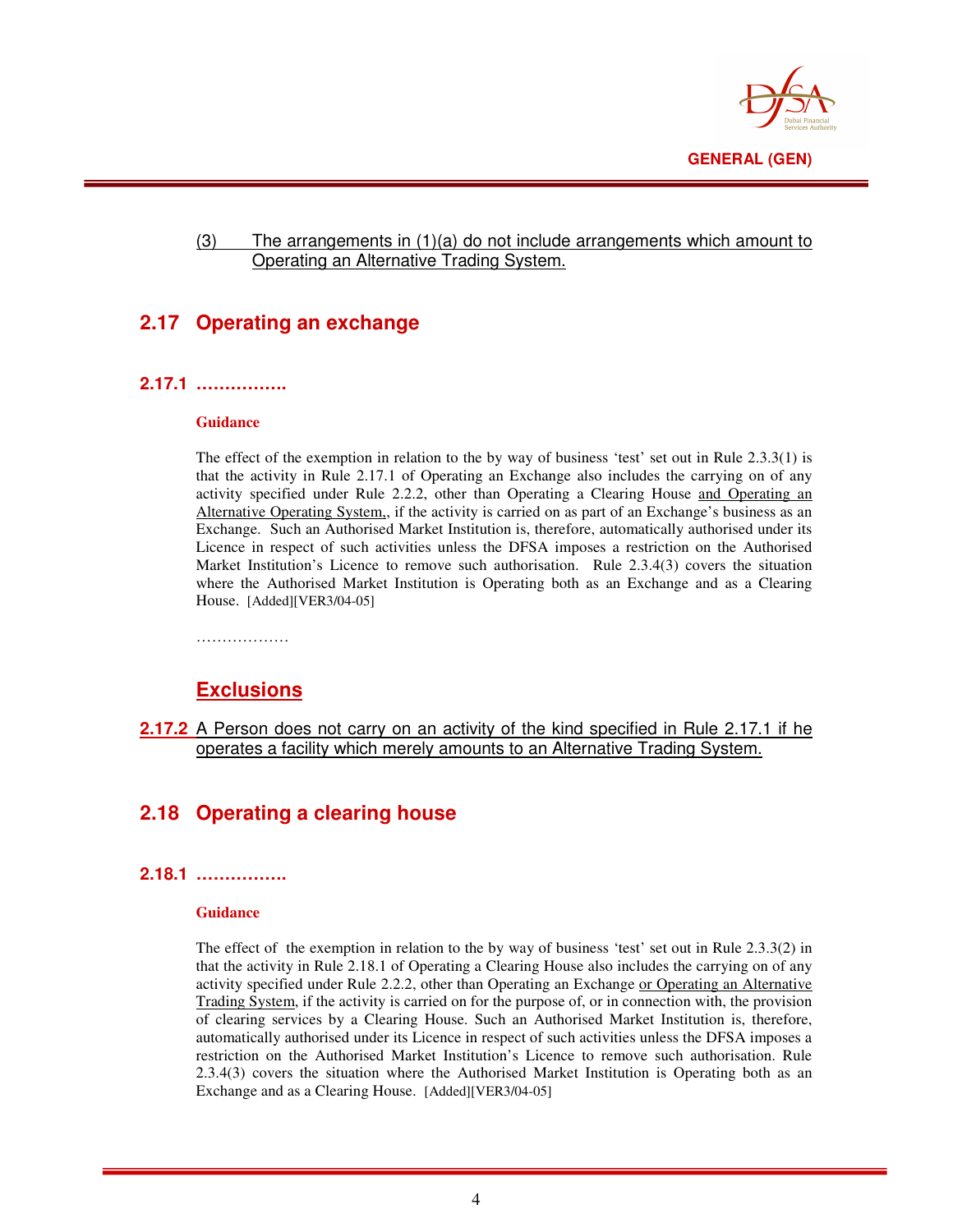

## **2.22 Operating an alternative trading system**

- **2.22.1** (1) In Rule 2.2.2 Operating an Alternative Trading System means making arrangements with a view to another Person whether as principal or agent buying or selling an Investment by way of operating a facility:
	- (a) which is organised on a temporary or permanent basis, whether or not governed by enforceable rules;
	- (b) which provides a means by which over the counter (OTC) trading of Investments can take place; and
	- (c) which provides a system or mechanism, whether an order driven system, a quote driven system or a hybrid of such systems, which enables electronic trading or trading by other means and through which;
		- (i) offers to buy or sell Investments are made or accepted;
		- (ii) buyers and sellers can negotiate the purchase or sale of Investments;
		- (iii) contracts can be entered into for the transfer of ownership of or the title to Investments; or
		- (iv) the prices of Investments, price movements and price and size of the most recent trades are displayed and updated.
	- (2) For the purposes of (1), "OTC" means in relation to a transaction in an Investment, a transaction not effected on an Exchange or its equivalent in any other jurisdiction.
	- (3) In (1), a facility is not an Alternative Trading System if it is merely an order routeing system where buying and selling interests or orders are merely transmitted but do not interact.
	- (4) In (1) a Person providing the facility still operates an Alternative Trading System even though that Person may from time to time deal as agent for another Person or deal as principal with another Person using the facility.
	- (5) For the purposes of (1) a Person operates an Alternative Trading System even though the facility itself is provided by a third party on behalf of that Person and that Person merely provides use of that facility to other Persons.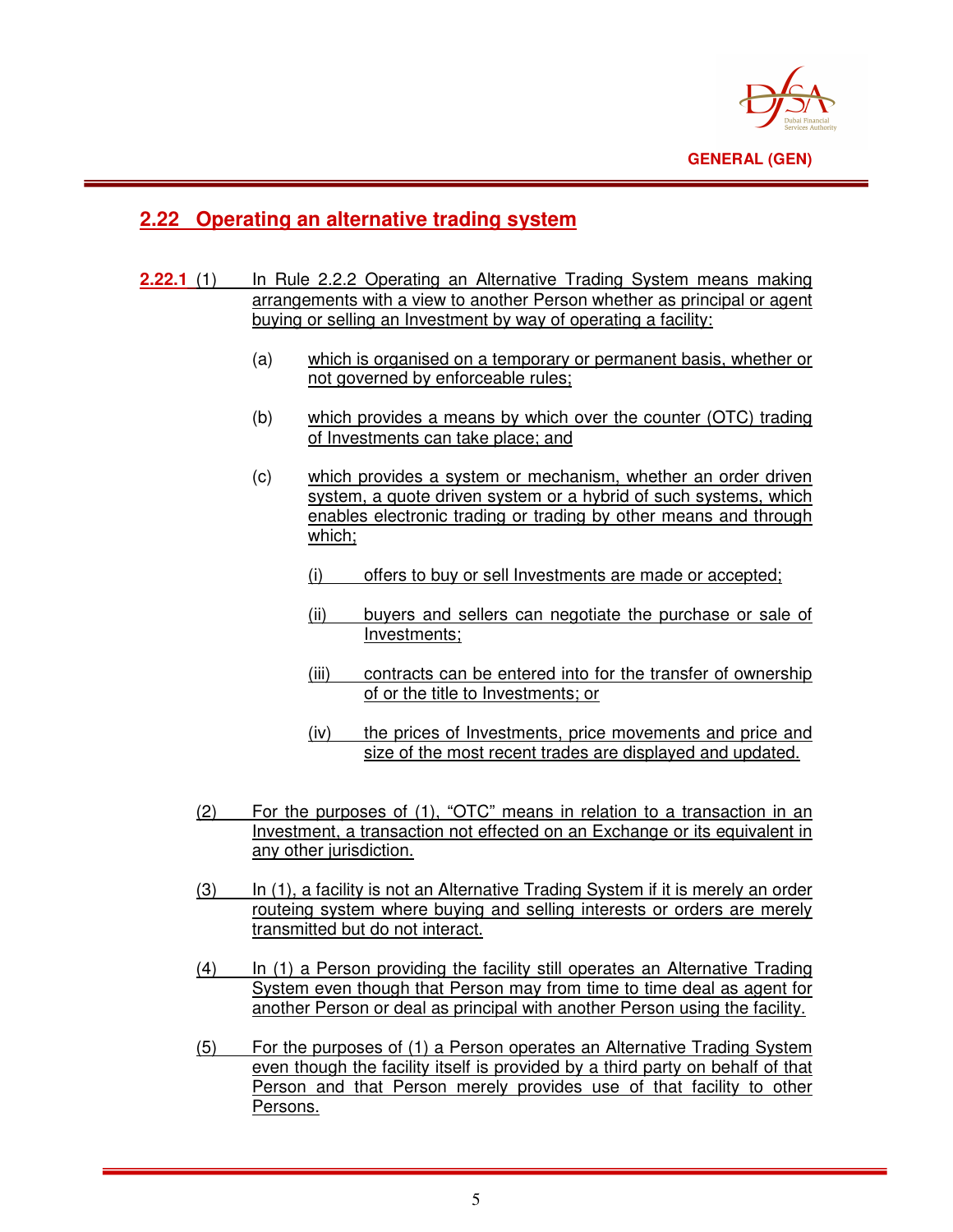

# **Exclusions**

- **2.22.2** A Person does not carry on an activity of the kind specified in Rule 2.22.1 if he as the operator of the facility:
	- (a) is a counterparty to every transaction effected on the facility;
	- (b) acts as a central counterparty accepting the risk of default of any of its Clients or otherwise becomes the guarantor of the performance of every transaction effected using the facility;
	- (c) exercises discretion as to how the buying or selling interests interact on the facility; or
	- (d) is an Authorised Market Institution.

## **3 FINANCIAL SERVICES WHICH MAY BE CARRIED ON IN OR FROM THE DIFC**

**3.1 Application…………..** 

#### **3.2 Permitted Financial Services for Authorised Firms**

- **3.2.1** Pursuant to Article 42(1)(a) an Authorised Firm, subject to the Rules in this section, may carry on any one or more of the following Financial Services:
	- (a) ………………….………………………………
	- (l) Insurance Broking; and
	- (m) Insurance Management; and
	- (n) Managing a Profit Sharing Investment Account.; and
	- (o) Operating an Alternative Trading System.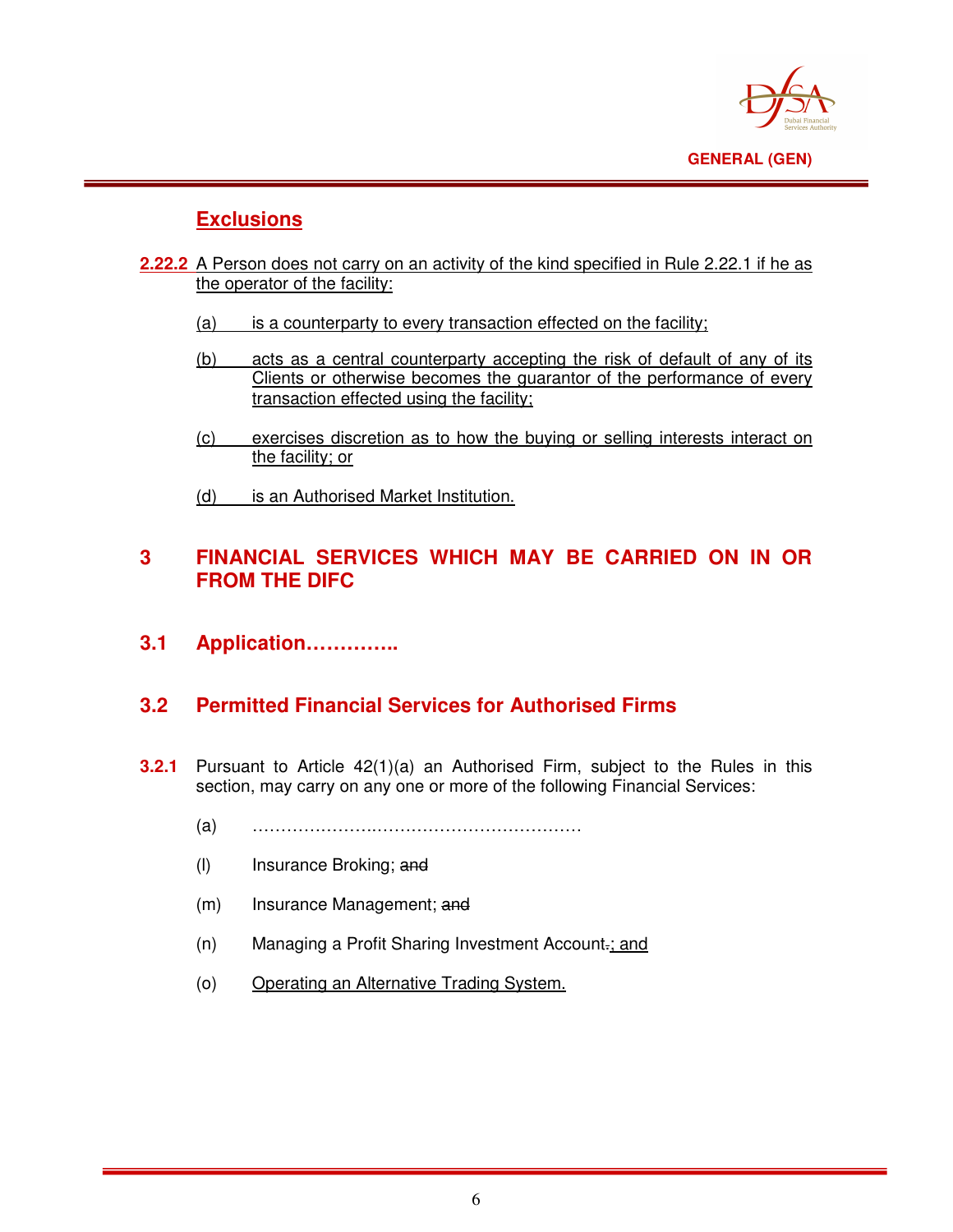

# **3.3 Permitted Financial Service for Authorised Market Institutions**

#### **3.3.1 …………….**

#### **Guidance**

- 1. An Authorised Market Institution may in addition to the Financial Services set out in Rule 3.3.1 also carry on one or more ancillary activities specified under Rule 2.2.2 but only in circumstances where the relevant activity is carried on as a necessary part of the AMI's business as an Exchange or for the purpose of, or in connection with the provisions of clearing or settlement services.
- 2. The majority of these activities do not amount to Financial Services as the activities are not carried on by way of business (see Rule 2.3.4). However, pursuant to Rule 2.3.4 certain activities do amount to Financial Services. One of the activities is Operating an Alternative Trading System which cannot, pursuant to Rule 3.3.1, be carried on by an AMI.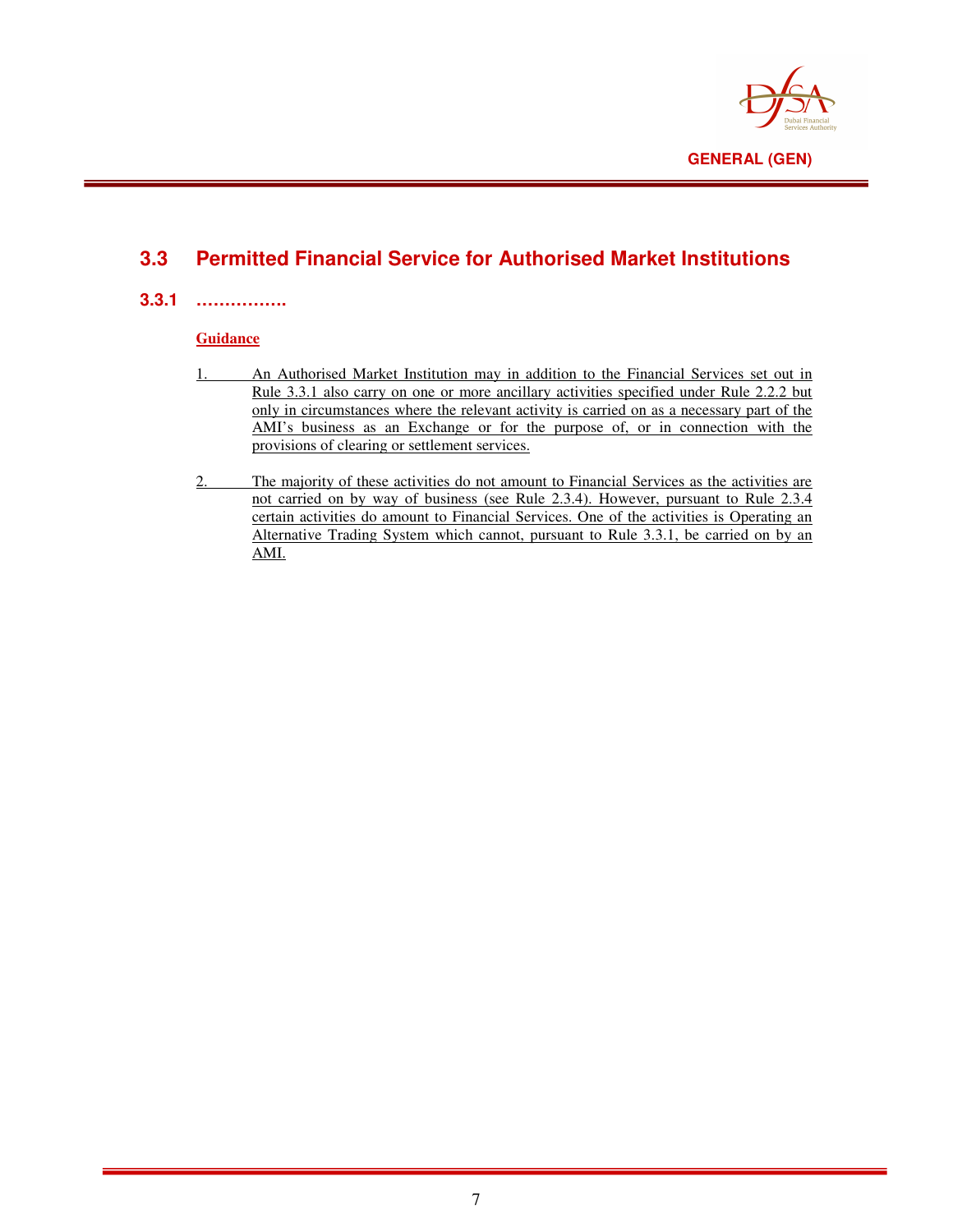

# **App 5 FEES**

# **A5.1 Fees table**

#### **A5.1.1** The fees table.

[Amended] [VER2/10-04][Amended]VER3/04-05]

| (a) |                                     | Accepting Deposits or Providing Credit | \$50,000                                                                                     |          |
|-----|-------------------------------------|----------------------------------------|----------------------------------------------------------------------------------------------|----------|
| (b) | Dealing in Investments as Principal |                                        |                                                                                              | \$30,000 |
| (c) | (i)                                 |                                        | Dealing in Investments as Agent; or                                                          | \$10,000 |
|     | (ii)                                | or                                     | Arranging Credit or Deals in Investments;                                                    |          |
|     | (iii)                               |                                        | Managing Assets; or                                                                          |          |
|     | (iv)                                | or                                     | Advising on Financial Products or Credit;                                                    |          |
|     | (v)                                 |                                        | Providing Custody; or                                                                        |          |
|     | (vi)                                |                                        | Arranging Custody; or                                                                        |          |
|     | (vii)                               |                                        | Insurance Broking; or                                                                        |          |
|     | (viii)                              |                                        | Insurance Management; or                                                                     |          |
|     | (ix)                                | Effecting                              | Contracts of<br>Insurance<br>or<br>Carrying out Contracts of Insurance:                      |          |
|     |                                     | (A)                                    | where the applicant is intending to<br>carry on business as a Captive<br>Insurer; or         |          |
|     |                                     | (B)                                    | the<br>Authorised<br>Firm<br>where<br>İS<br>carrying on business as a Captive<br>Insurer; or |          |